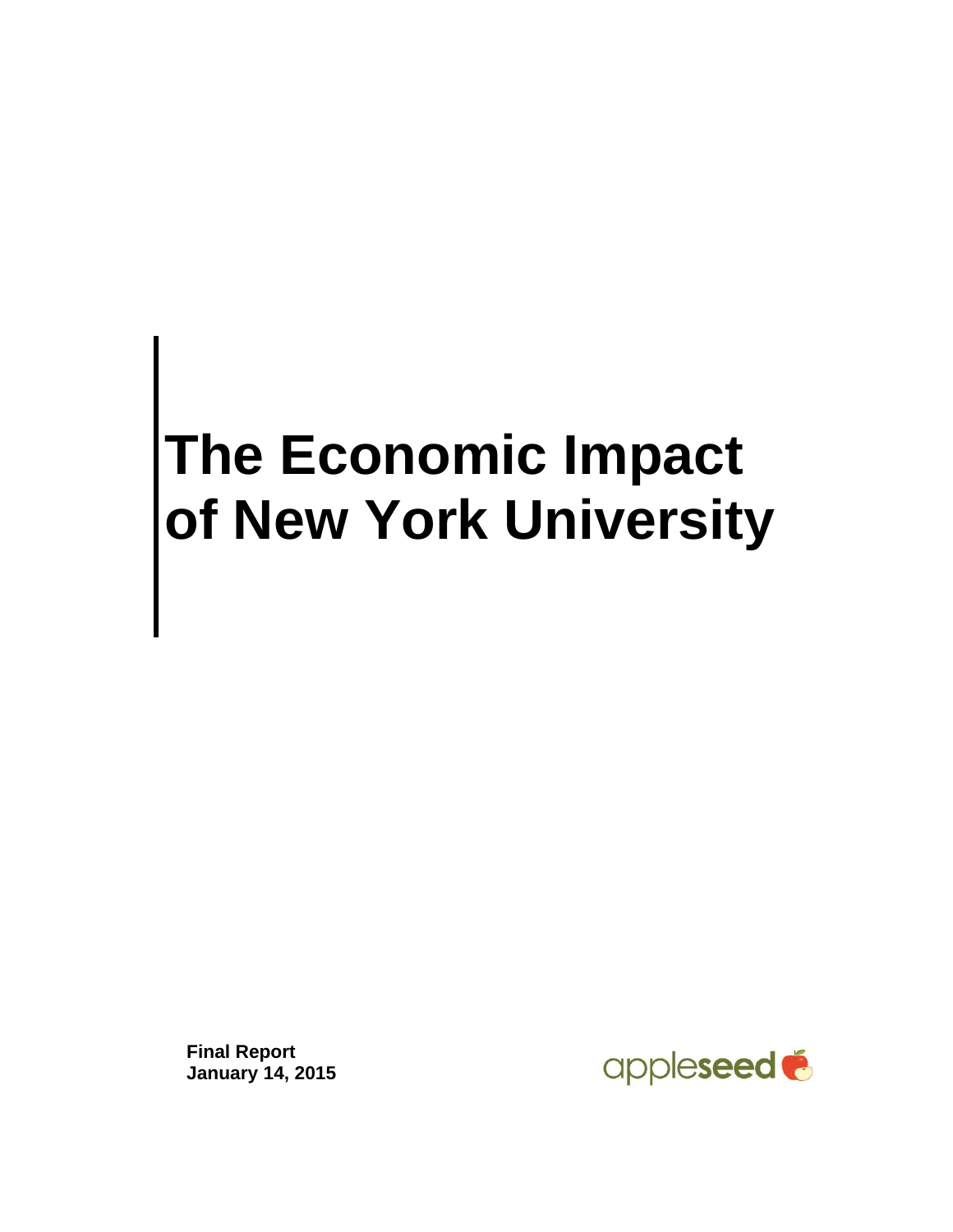# **NYU as an enterprise**

With revenues of more than \$2.6 billion in fiscal year 2013, New York University<sup>1</sup> is a major enterprise in its own right – a major employer and a generator of jobs in New York City through its purchases of goods and services and its investments in University facilities.

# **NYU as an employer**

In the fall of 2012, NYU's Washington Square Campus and NYU Polytechnic School of Engineering (School of Engineering) employed 15,775 people, including 9,367 full-time and 6,408 part-time employees. In addition to the University's regular full- and part-time employees, 5,305 student workers were employed by NYU in the fall of 2012. In fiscal year 2013, salaries and wages paid to NYU employees (including students) totaled nearly \$987.4 million.

As shown in Figure 1, University employment grew by 12.4 percent between fall 2008 and fall 2012.



**Figure 1: Full- and part-time employment at NYU, fall 2008 – fall 2012**

 $\overline{\phantom{a}}$  $1$  New York University can be defined as consisting of three major units: the Washington Square campus, the NYU Langone Medical Center, and NYU Polytechnic School of Engineering. The Washington Square campus includes most of the University's undergraduate, graduate and professional schools, as well as the School of Professional Studies. The Medical Center includes three hospitals – Tisch Hospital, the Rusk Institute for Rehabilitation and the Hospital for Joint Diseases – as well as the NYU School of Medicine; and NYU Polytechnic School of Engineering, based in Brooklyn, is the University's engineering school. This preliminary report focuses on the combined impact of the Washington Square campus and NYU Polytechnic School of Engineering, but does not include the impact of NYU Langone Medical Center.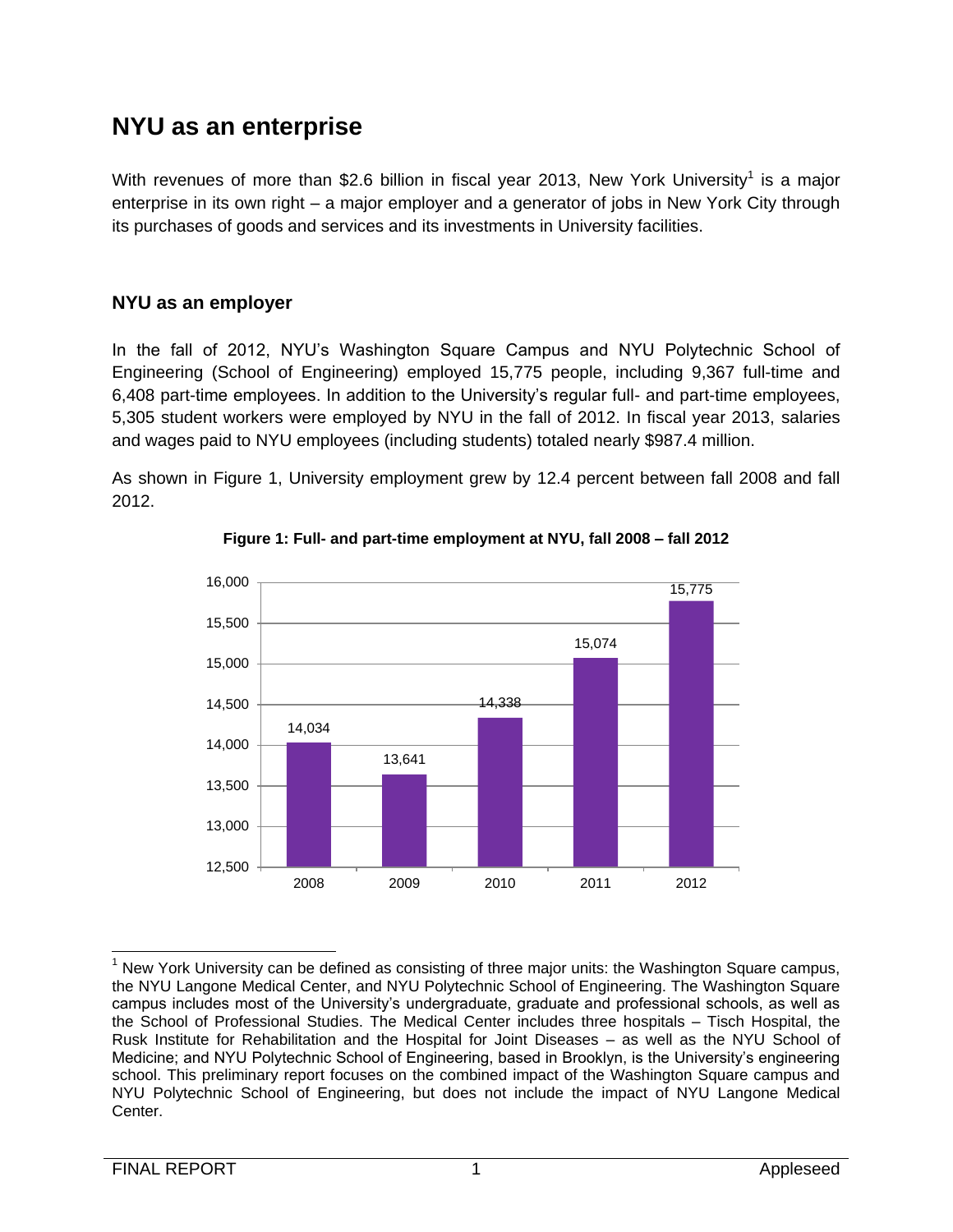As shown in Figure 2, faculty (including temporary adjunct faculty) and non-faculty research staff account for 57.2 percent of total non-student University employment. Administrators and other professionals account for 22.0 percent of the total, and clerical/technical and support staff account for 13.6 percent.



**Figure 2: Full- and part-time employment at NYU by occupational category, fall 2012**

About 84 percent of all NYU employees live in New York State. As Figure 3 shows, 80.7 percent (12,736 employees) of NYU employees (excluding students) lived in New York City during the fall of 2012. An additional 518 (3.3 percent) lived elsewhere in New York State.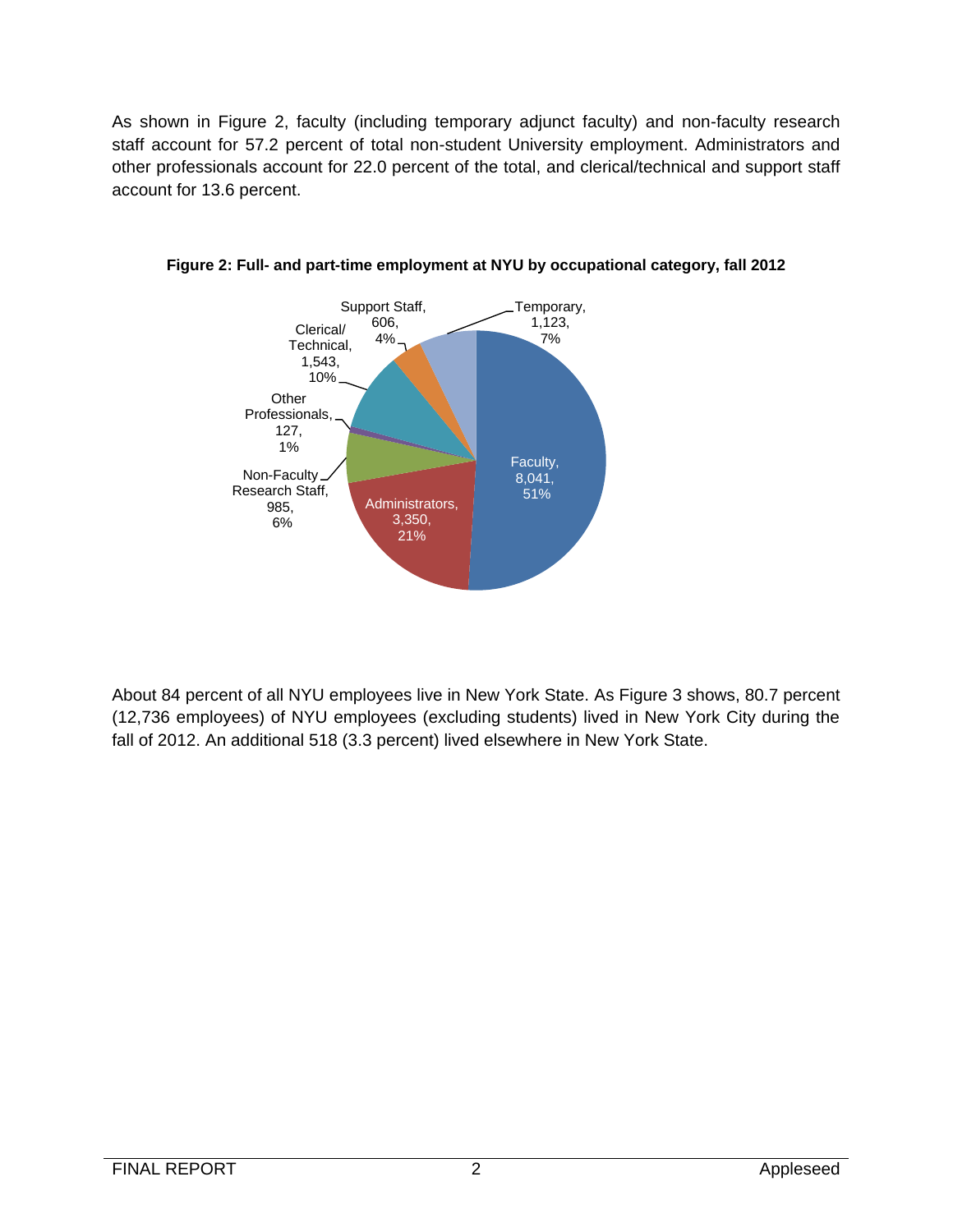

#### **Figure 3: Full- and part-time NYU employment by place of residence, fall 2012**

# **The impact of purchasing and construction**

In addition to its role as a major employer, NYU contributes to the vitality of New York City's economy through its purchases of goods and services and its investments in University facilities.

#### *Purchases of goods and services*

In fiscal year 2013, NYU spent nearly \$393.4 million on the purchases of goods and services (excluding construction). Of this total (as shown in Figure 4):

- More than \$159.8 million was paid to businesses located in Manhattan;
- More than \$12.3 million was paid to businesses located in Brooklyn;
- \$27.2 million was paid to businesses located elsewhere in New York City; and
- Nearly \$148.3 million was paid to businesses located elsewhere in New York State.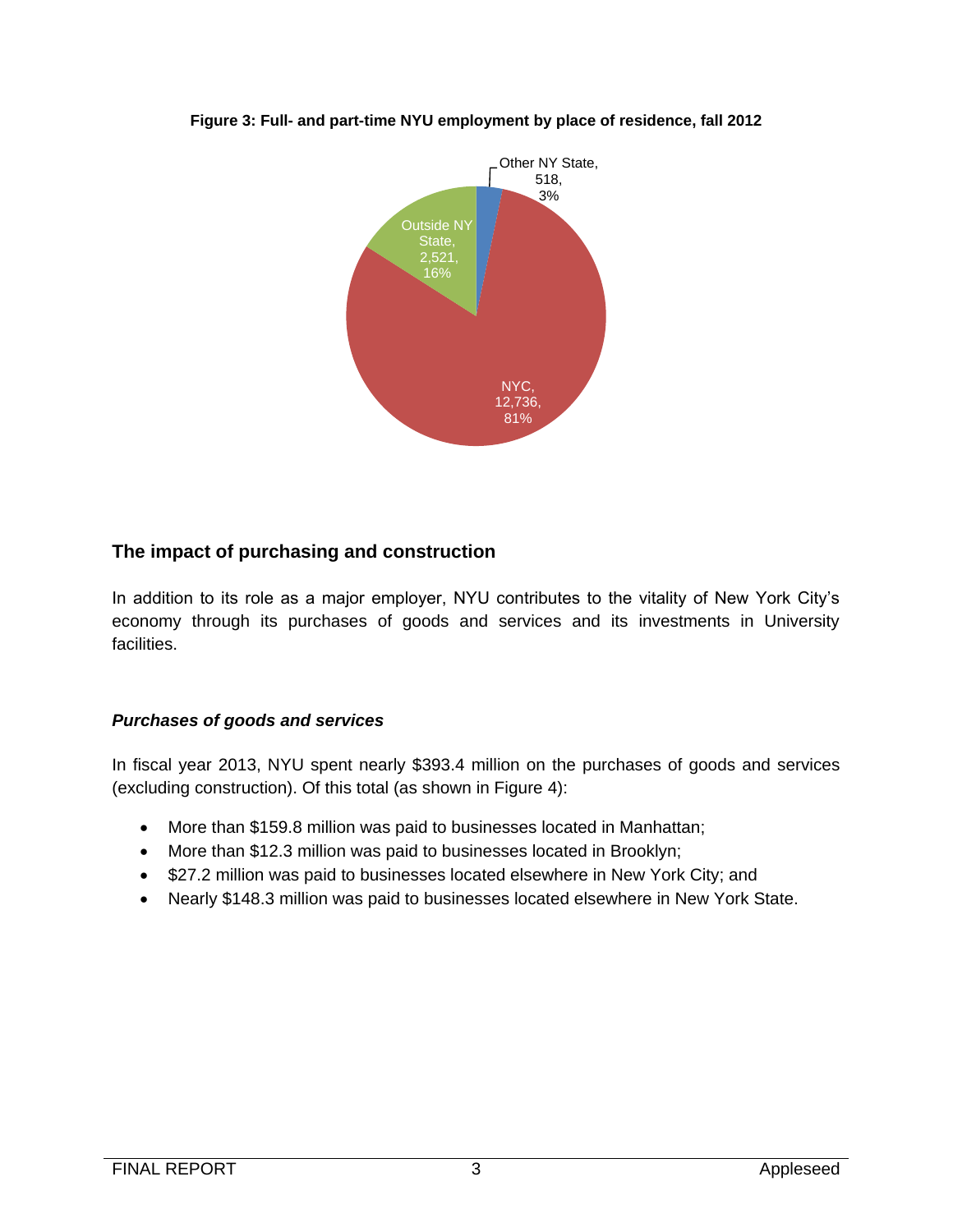

**Figure 4: NYU purchasing by location of vendor, FY 2013 (in \$ millions)**

Leading categories of goods and services purchased from companies located in New York City include utilities, building maintenance and janitorial services, architectural and engineering services, consulting services, advertising, office supplies, laboratory supplies and computer equipment.

Using the IMPLAN input-output modeling system – a tool of economic analysis commonly used in economic impact studies – we estimate that in fiscal year 2013, NYU's purchases of goods and services from Manhattan businesses directly supported 942 full-time-equivalent (FTE) jobs in Manhattan, and purchases of goods and services from Brooklyn businesses directly supported 79 FTE jobs in Brooklyn. Citywide (including Manhattan and Brooklyn), NYU's spending on goods and services from New York City businesses directly supported 1,354 FTE jobs in the City in fiscal year 2013.

NYU's spending on goods and services from businesses located elsewhere in New York State directly supported an additional 101 FTE jobs in New York State in fiscal year 2013.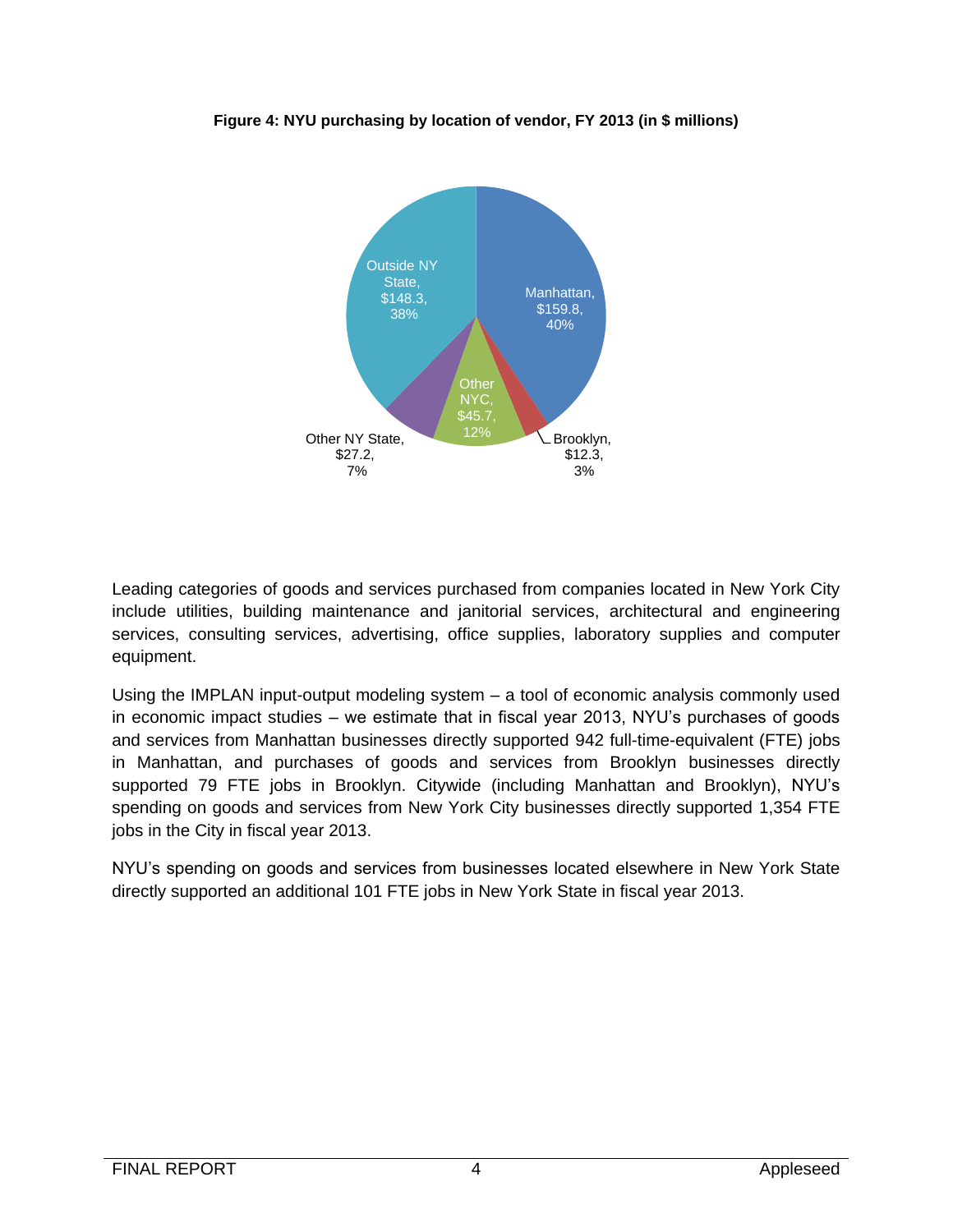# *Construction*

In fiscal year 2013, NYU spent more than \$250.1 million on new construction and renovation of Washington Square and School of Engineering campus facilities. Of this total (as shown in Figure 5):

- More than \$168.8 million (67.5 percent) was paid to contractors based in Manhattan;
- Nearly \$2.3 (1.0 percent) million was paid to contractors in Brooklyn;
- \$14.7 million (5.9 percent) was paid to contractors located elsewhere in New York City; and
- Nearly \$11.0 million (4.4 percent) to contractors located elsewhere in New York State.



## **Figure 5: NYU construction spending by location of contractor, FY 2013 (in \$ millions)**

We estimate that in fiscal year 2013, NYU's spending on construction directly supported 856 FTE jobs with contractors in Manhattan and 15 FTE jobs with contractors in Brooklyn. Citywide (including Manhattan and Brooklyn), NYU's payments to New York City companies in construction and related industries directly supported 1,009 FTE jobs in New York City in fiscal year 2013.

NYU's payments to contractors located elsewhere in New York State directly supported an additional 62 FTE jobs in New York State in fiscal year 2013.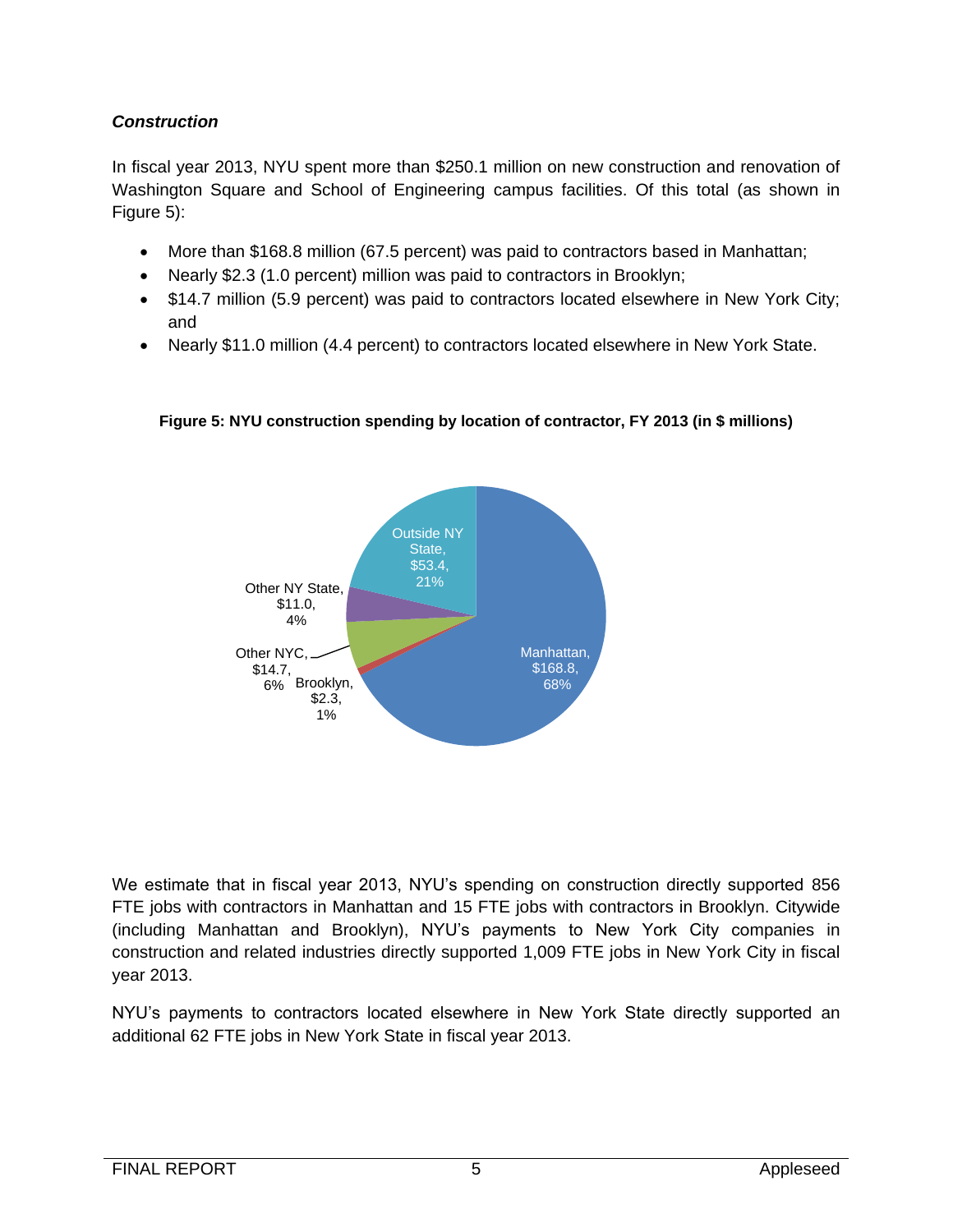## **Indirect and induced effects**

The jobs and economic activity supported by NYU's spending for payroll, purchasing, and construction go beyond the direct impacts cited above. Some of the money that the University pays to its suppliers and contractors in New York is used to buy goods and services from other local companies; and the latter companies in turn buy goods and services from other local businesses.

NYU employees, and the employees of its suppliers and contractors, similarly use part of their earnings to buy a wide variety of goods and services – housing, utilities, food, transportation, personal services and other items – from local businesses; and the employees of those businesses do the same.

Using the IMPLAN input-output modeling system, we can measure these indirect and induced (or "multiplier") effects of NYU spending. We estimate that through these effects, in fiscal year 2013, NYU spending on payroll, purchasing and construction indirectly accounted for:

- 4,030 FTE jobs in New York City;
- Nearly \$276.5 million in wages and salaries; and
- More than \$777.8 million in City-wide economic output.

Statewide (including New York City), NYU spending indirectly accounted for:

- 4,306 FTE jobs in New York State;
- Nearly \$293.7 million in wages and salaries; and
- Nearly \$828.3 million in State-wide economic output.

The indirect and induced impacts on NYU spending in New York City and New York State cited above include the impacts of NYU purchases of goods and services (discussed previously) from suppliers and contractors in Manhattan and Brooklyn. To further highlight the impact of NYU's spending at the borough level, the indirect and induced effects of these expenditures can also be broken out separately.

In fiscal year 2013, NYU spending on purchasing and construction indirectly accounted for:

- 524 FTE jobs in Manhattan;
- Nearly \$44.9 million in wages and salaries; and
- More than \$115.5 million in economic output in Manhattan.

In Brooklyn, NYU spending on purchasing and construction indirectly accounted for:

- 43 FTE jobs in Brooklyn;
- \$2.3 million in wages and salaries; and
- Nearly \$7.1 million in economic output in Brooklyn.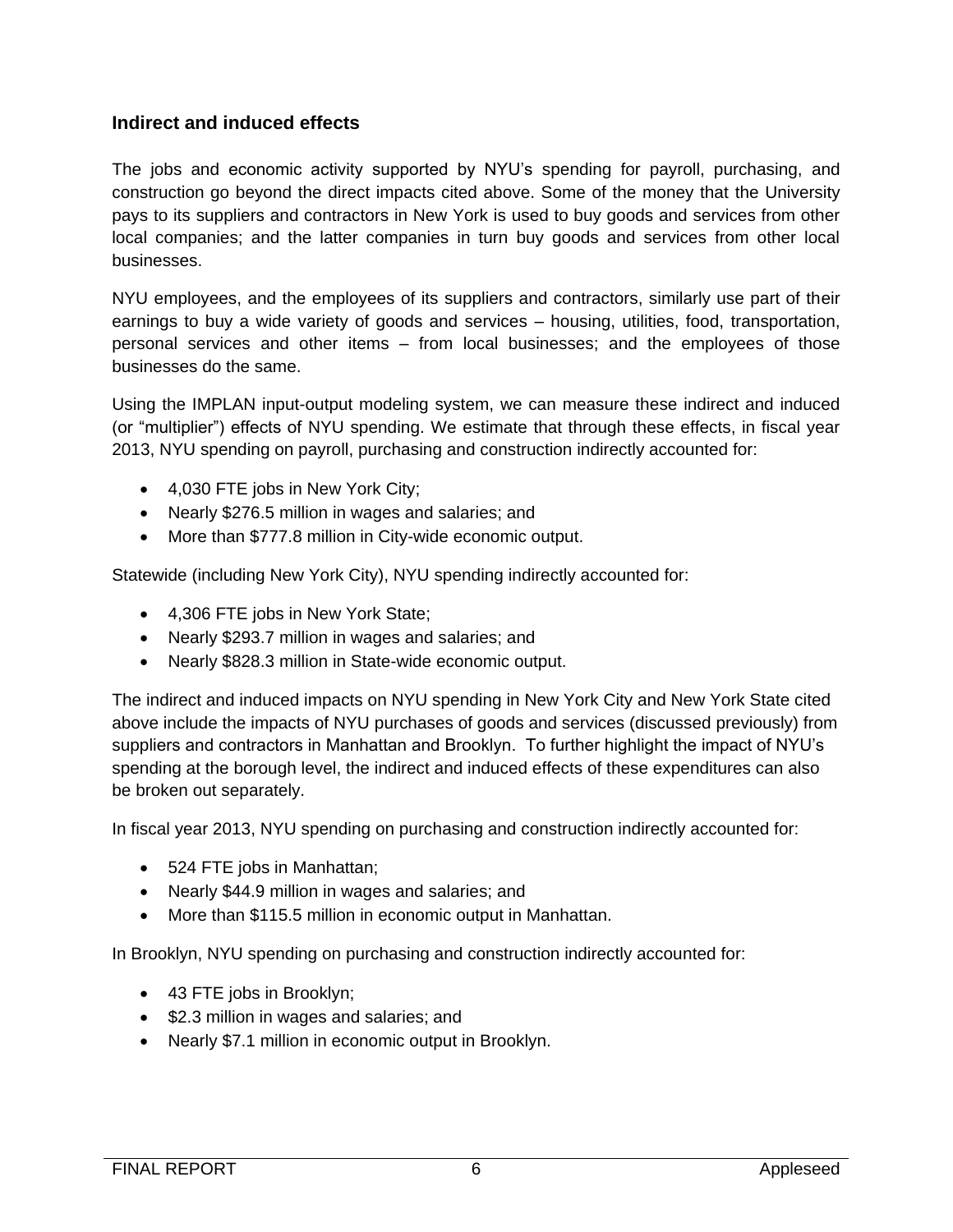# **Direct, indirect and induced effects of NYU spending**

Taking into account NYU's employment and payroll, the direct impact of NYU's spending on purchasing and construction from local vendors and contractors, and the indirect and induced impact of NYU's spending on payroll, purchasing and construction, we estimate that (as shown in Table 1) University spending in fiscal year 2013 directly and indirectly accounted for:

- 22,168 FTE jobs in New York City;
- More than \$1.4 billion in wages and salaries; and
- Nearly \$2.2 billion in City-wide economic output.

Statewide (including New York City), NYU spending directly and indirectly accounted for (as shown in Table 1):

- 22,607 FTE jobs in New York State;
- Nearly \$1.5 billion in wages and salaries; and
- \$2.2 billion in State-wide economic output.

|                                   | <b>New York City</b> |               |               | <b>New York State</b> |               |               |
|-----------------------------------|----------------------|---------------|---------------|-----------------------|---------------|---------------|
|                                   | <b>Jobs</b>          | <b>Wages</b>  | <b>Output</b> | <b>Jobs</b>           | <b>Wages</b>  | <b>Output</b> |
| Direct spending impact            |                      |               |               |                       |               |               |
| Payroll                           | 15.775               | \$987,383.5   | \$987,383.5   | 15,775                | \$987,383.5   | \$987,383.5   |
| Purchasing/construction           | 2.363                | \$187,207.7   | \$391,021.3   | 2.527                 | \$200,044.1   | \$423,760.8   |
| Subtotal, direct impact           | 18.138               | \$1,174,591.2 | \$1,378,404.8 | 18.302                | \$1,187,427.6 | \$1,411,144.3 |
| Indirect and induced effects      |                      |               |               |                       |               |               |
| Employee spending                 | 3.003                | \$199,652.3   | \$572,130.4   | 3.162                 | \$208,995.3   | \$600,020.6   |
| Contractor and vendor spending    | 1,026                | \$76,800.3    | \$205,689.3   | 1,143                 | \$84,688.2    | \$228,276.9   |
| Subtotal, indirect/induced impact | 4,030                | \$276,452.6   | \$777,819.7   | 4,306                 | \$293,683.4   | \$828,297.5   |
| <b>Total impact</b>               | 22,168               | \$1,451,043.8 | \$2,156,224.5 | 22,607                | \$1,481,111.0 | \$2,239,441.8 |

#### **Table 1: Direct, indirect and induced impact of NYU spending in New York City and New York State, FY 2013 (jobs in FTE, wages and output in \$000's)**

Taking into account the direct impact of NYU's spending on purchasing and construction with Manhattan and Brooklyn-based vendors and contractors, and the indirect and induced impact of NYU's spending on purchasing and construction, we estimate that in fiscal year 2013, NYU spending on construction and purchasing directly and indirectly accounted for (as shown in Table 2):

- 2,322 FTE jobs in Manhattan;
- Nearly \$201.7 million in wages and salaries; and
- Nearly \$433.2 million in Borough-wide economic output.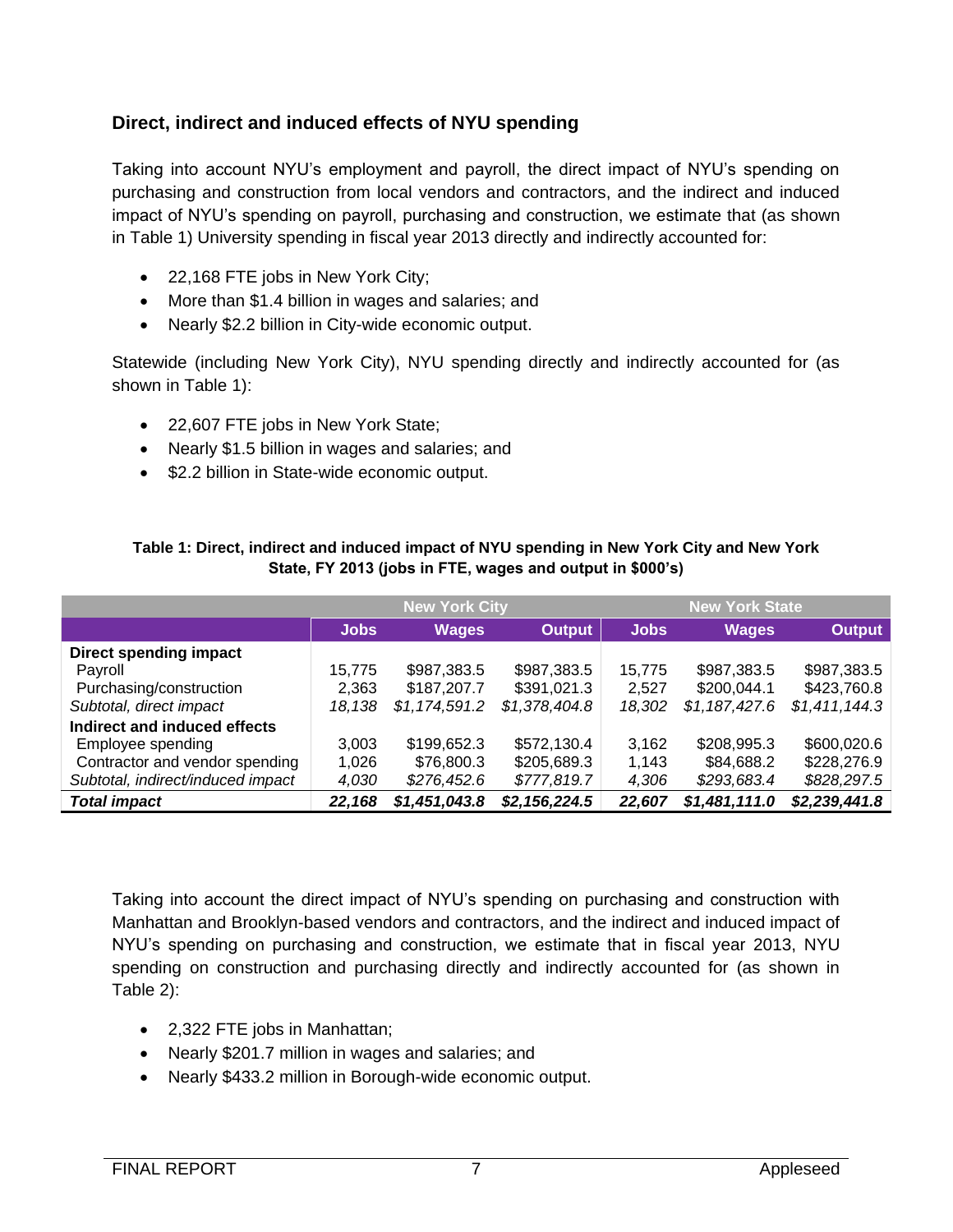In Brooklyn, NYU's spending on purchasing and construction directly and indirectly accounted for (as shown in Table 2):

- 137 FTE jobs in Brooklyn;
- Nearly \$8.2 million in wages and salaries; and
- Nearly \$21.1 million in Borough-wide economic output.

#### **Table 2: Direct, indirect and induced impact of NYU spending on construction and purchasing in Manhattan and Brooklyn, FY 2013 (jobs in FTE, income and output in \$000's)**

|                         |             | <b>Manhattan</b> |               |             | <b>Brooklyn</b> |               |
|-------------------------|-------------|------------------|---------------|-------------|-----------------|---------------|
|                         | <b>Jobs</b> | <b>Wages</b>     | <b>Output</b> | <b>Jobs</b> | <b>Wages</b>    | <b>Output</b> |
| Direct impact           | 1.799       | \$156.791.6      | \$317,671.0   | 94          | \$5,872.4       | \$14,027.4    |
| Indirect/induced impact | 524         | \$44,875.6       | \$115,508.5   | 43          | \$2,311.7       | \$7,058.6     |
| <b>Total impact</b>     | 2.322       | \$201,667.2      | \$433,179.6   | 137         | \$8,184.2       | \$21,086.0    |

# **The impact of student and visitor spending**

In addition to the impact of NYU's spending on payroll, purchasing and construction, NYU contributes to the economy of New York City by attracting students and visitors from across the country and around the world to New York City. These students and visitors also spend money within the local economy, supporting employment and economic activity in a variety of industries, including housing, restaurants, hotels, retailing, transportation and entertainment.

# *The impact of student spending*

In the fall of 2012, a total of 37,807 full-time undergraduate and graduate students were enrolled at NYU, and an additional 8,649 students lived in NYU-owned housing during the summer of 2013. To calculate the impact of off-campus spending by graduate and professional students, we assumed that all part-time graduate and professional students from New York City are primarily in New York City because they are working there, and do not count their spending as part of NYU's impact.

Based on data on students' living arrangements and average student living costs obtained by the university, we estimate that in fiscal year 2013, aggregate off-campus spending by students – for housing, food, transportation, books and supplies, entertainment and other needs – totaled more than \$608.5 million. We estimate off-campus spending by students who came to NYU from outside of New York State totaled nearly \$365.6 million.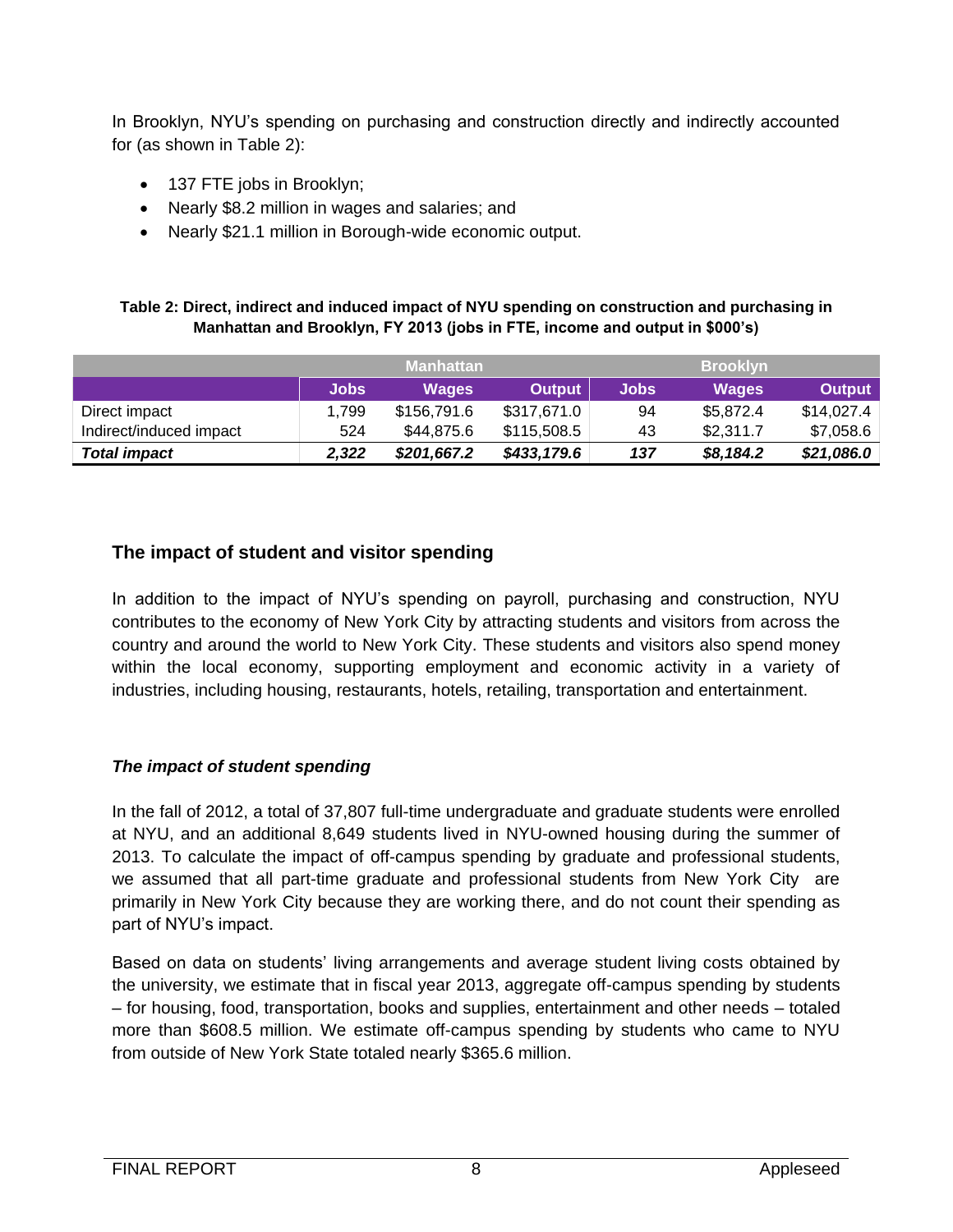#### **Table 3: Estimated off-campus spending by full-time NYU students, FY 2013 (total off-campus spending in \$000's)**

|                                | Number of<br><b>students</b> | <b>Per student off-</b><br>campus spending | <b>Total off-campus</b><br>spending |
|--------------------------------|------------------------------|--------------------------------------------|-------------------------------------|
| Undergraduate students         | 23,199                       | \$11,353                                   | \$263,386.7                         |
| Graduate/professional students | 11,997                       | \$28,261                                   | \$339,047.0                         |
| Summer students                | 8.649                        | \$704                                      | \$6,093.1                           |
| <b>Total, all students</b>     | 43,845                       |                                            | \$608,526.7                         |

Using IMPLAN, we estimate that in fiscal year 2013, off-campus student spending directly and indirectly accounted for:

- 4,275 FTE jobs in New York City;
- \$192.6 million in wages and salaries; and
- Nearly \$746.5 million in City-wide economic output.

Statewide, we estimate that off-campus spending by students who came to NYU from outside of New York State directly and indirectly accounted for:

- 3,231 FTE jobs in New York State;
- \$135.9 million in wages and salaries; and
- \$523.3 million in State-wide economic output.

#### *The impact of visitor spending*

NYU attracts thousands of visitors to its campus every year – for commencement, prospective student tours, conferences, performances, guest speakers and more.

While we do not attempt to quantify the impact of visitor spending on New York City's economy in this report, each visitor to NYU contributes to the vitality of New York City's economy through local spending on hotels, food, transportation and entertainment.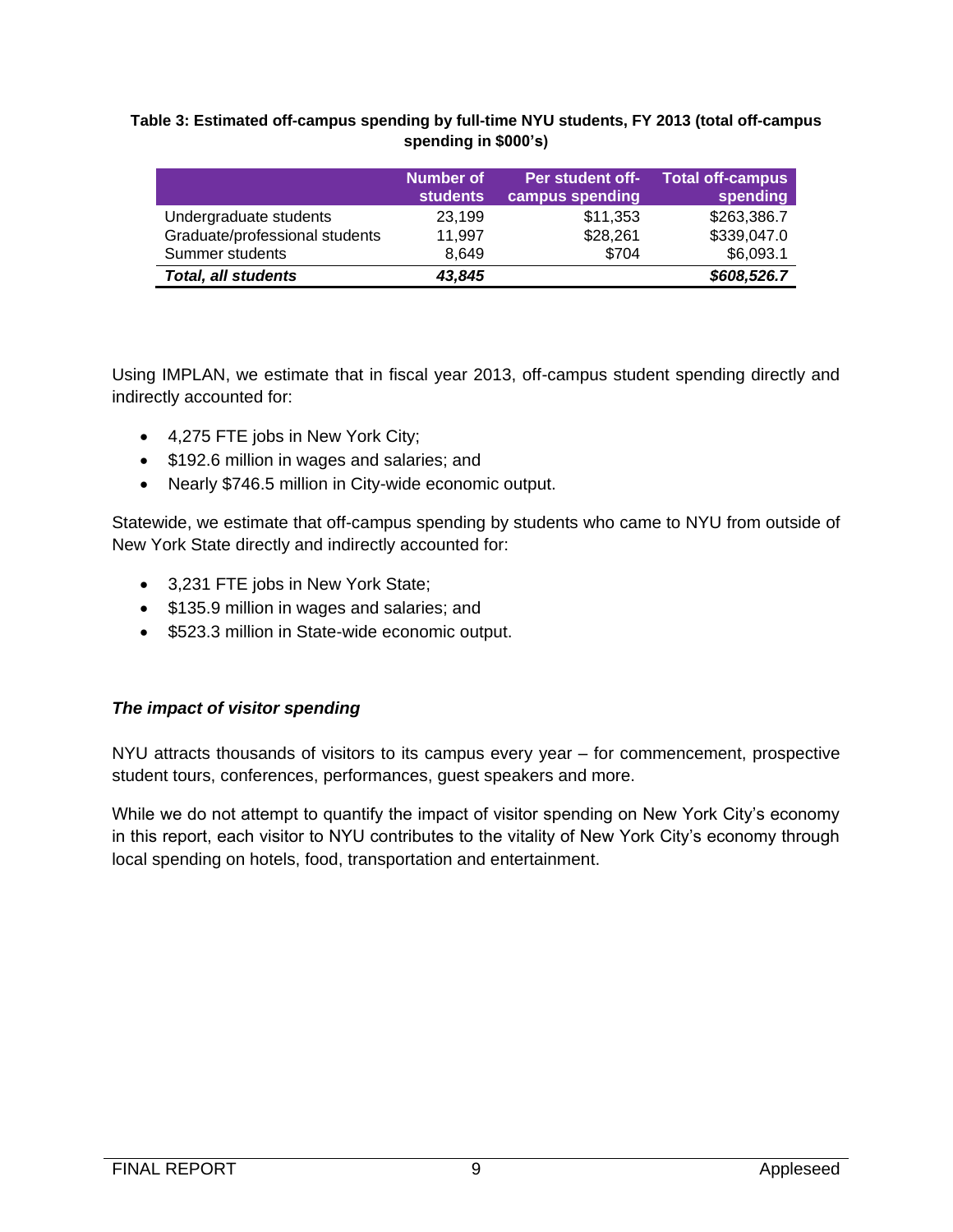# **Adding it all up: the impact of NYU and student spending**

Taking into account the impact of NYU's spending on payroll, purchasing and construction and the impact of student spending, we estimate that in fiscal year 2013, NYU directly and indirectly accounted for (as shown in Table 4):

- 26,443 FTE jobs in New York City;
- More than \$1.6 billion in wages and salaries; and
- \$2.9 billion in City-wide economic output.

Statewide, NYU and student spending directly and indirectly accounted for (as shown in Table 4):

- 25,838 FTE jobs in New York State;
- More than \$1.6 billion in wages and salaries; and
- Nearly \$2.8 billion in State-wide economic output.

#### **Table 4: Total impact of NYU and student spending in New York City and New York State, FY 2013 (jobs in FTE, wages and output in \$000's)**

|                                        | <b>New York City</b> |               |               | <b>New York State</b> |               |               |
|----------------------------------------|----------------------|---------------|---------------|-----------------------|---------------|---------------|
|                                        | <b>Jobs</b>          | <b>Wages</b>  | <b>Output</b> | <b>Jobs</b>           | <b>Wages</b>  | <b>Output</b> |
| Impact of payroll                      |                      |               |               |                       |               |               |
| Direct                                 | 15,775               | \$987,383.5   | \$987,383.5   | 15.775                | \$987,383.5   | \$987,383.5   |
| Indirect/induced                       | 3,003                | \$199,652.3   | \$572,130.4   | 3,162                 | \$208,995.3   | \$600,020.6   |
| Subtotal, payroll impact               | 18,778               | \$1,187,035.8 | \$1,559,513.9 | 18,937                | \$1,196,378.8 | \$1,587,404.0 |
| Impact of purchasing                   |                      |               |               |                       |               |               |
| Direct                                 | 1.354                | \$98,647.9    | \$212,570.1   | 1.455                 | \$106,264.8   | \$235,122.5   |
| Indirect/induced                       | 542                  | \$40,506.2    | \$110,410.4   | 614                   | \$45,484.0    | \$124,850.2   |
| Subtotal, purchasing impact            | 1,896                | \$139,154.1   | \$322,980.5   | 2,069                 | \$151,748.8   | \$359,972.6   |
| Impact of construction spending        |                      |               |               |                       |               |               |
| Direct                                 | 1,009                | \$88,559.8    | \$178,451.2   | 1,072                 | \$93,779.3    | \$188,638.3   |
| Indirect/induced                       | 484                  | \$36,294.1    | \$95,278.9    | 530                   | \$39,204.2    | \$103,426.7   |
| Subtotal, construction spending impact | 1,494                | \$124,853.9   | \$273,730.1   | 1,601                 | \$132,983.5   | \$292,065.1   |
| Impact of student spending             |                      |               |               |                       |               |               |
| Direct                                 | 3,343                | \$122,992.2   | \$546,894.8   | 2.355                 | \$79,148.9    | \$353,624.0   |
| Indirect/induced                       | 932                  | \$69,609.3    | \$199,578.3   | 876                   | \$56,780.8    | \$169,688.3   |
| Subtotal, student spending impact      | 4,275                | \$192,601.5   | \$746,473.1   | 3,231                 | \$135,929.7   | \$523,312.3   |
| <b>Total impact</b>                    | 26,443               | \$1,643,645.3 | \$2,902,697.6 | 25,838                | \$1,617,040.7 | \$2,762,754.0 |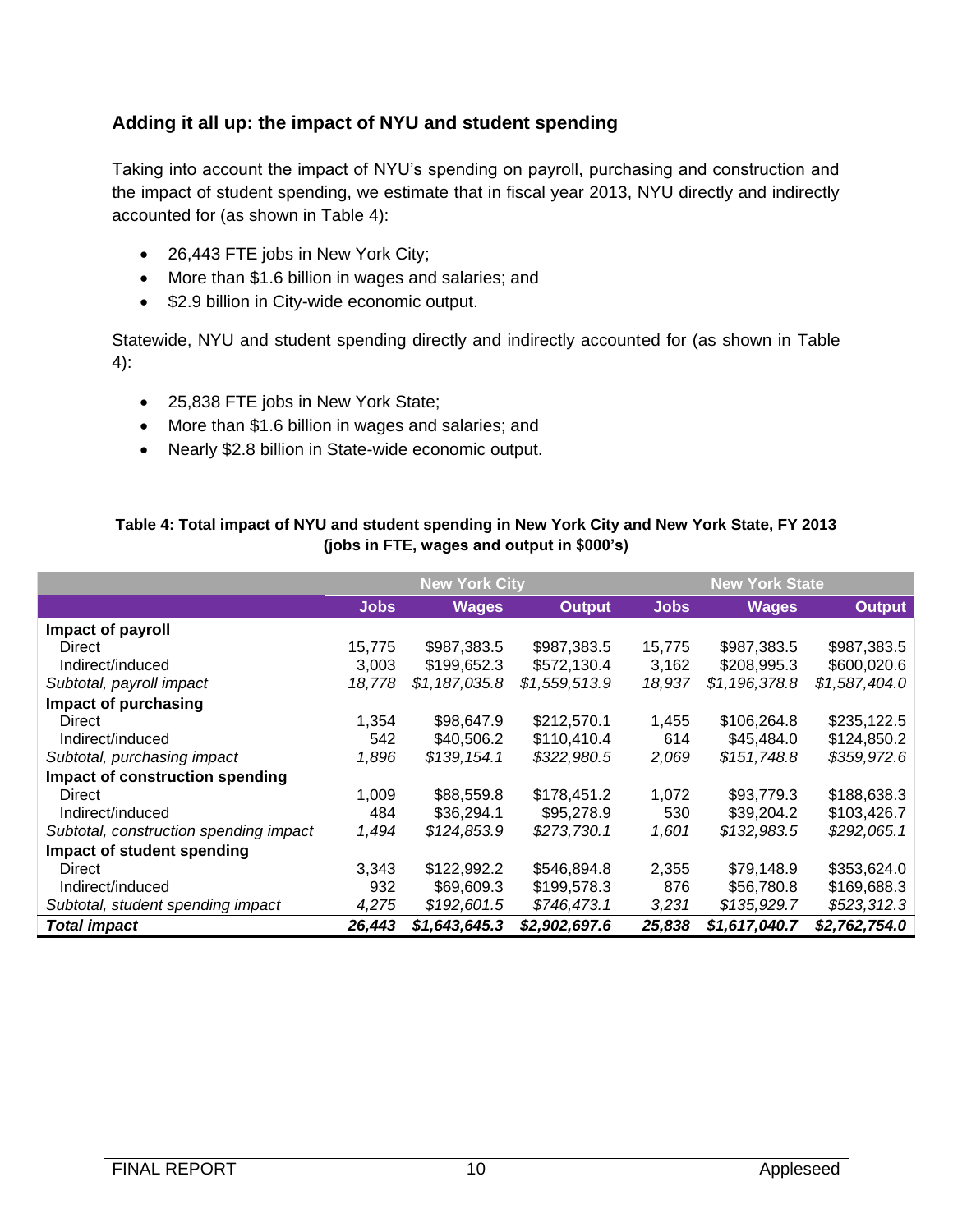# **Contributing to state and local revenues**

As shown in Table 5, in fiscal year 2013, NYU directly accounted for nearly \$48.5 million in New York State taxes and \$26.6 million in New York City taxes and fees – a total of nearly \$75.1 million in City and State government revenues.

#### **Table 5: State and local government revenues directly attributable to NYU, FY 2013 (in \$000's)**

| <b>Type of revenue</b>                     | <b>Amount</b> |
|--------------------------------------------|---------------|
| <b>New York State revenues</b>             |               |
| New York State income taxes withheld       | \$48,319.5    |
| Unemployment insurance taxes               | \$133.7       |
| Real property taxes                        | \$12.0        |
| Other fees paid to New York State agencies | \$0.03        |
| Subtotal, NYS revenues                     | \$48,465.3    |
| <b>New York City revenues</b>              |               |
| NYC income taxes withheld                  | \$20.956.4    |
| Real property taxes                        | \$849.8       |
| Water/sewer charges                        | \$4,655.8     |
| License and permit fees                    | \$88.4        |
| Other fees paid to NYC agencies            | \$68.8        |
| Subtotal, NYC revenues                     | \$26,619.1    |
| <b>Total NYS and NYC revenues</b>          | \$75.084.4    |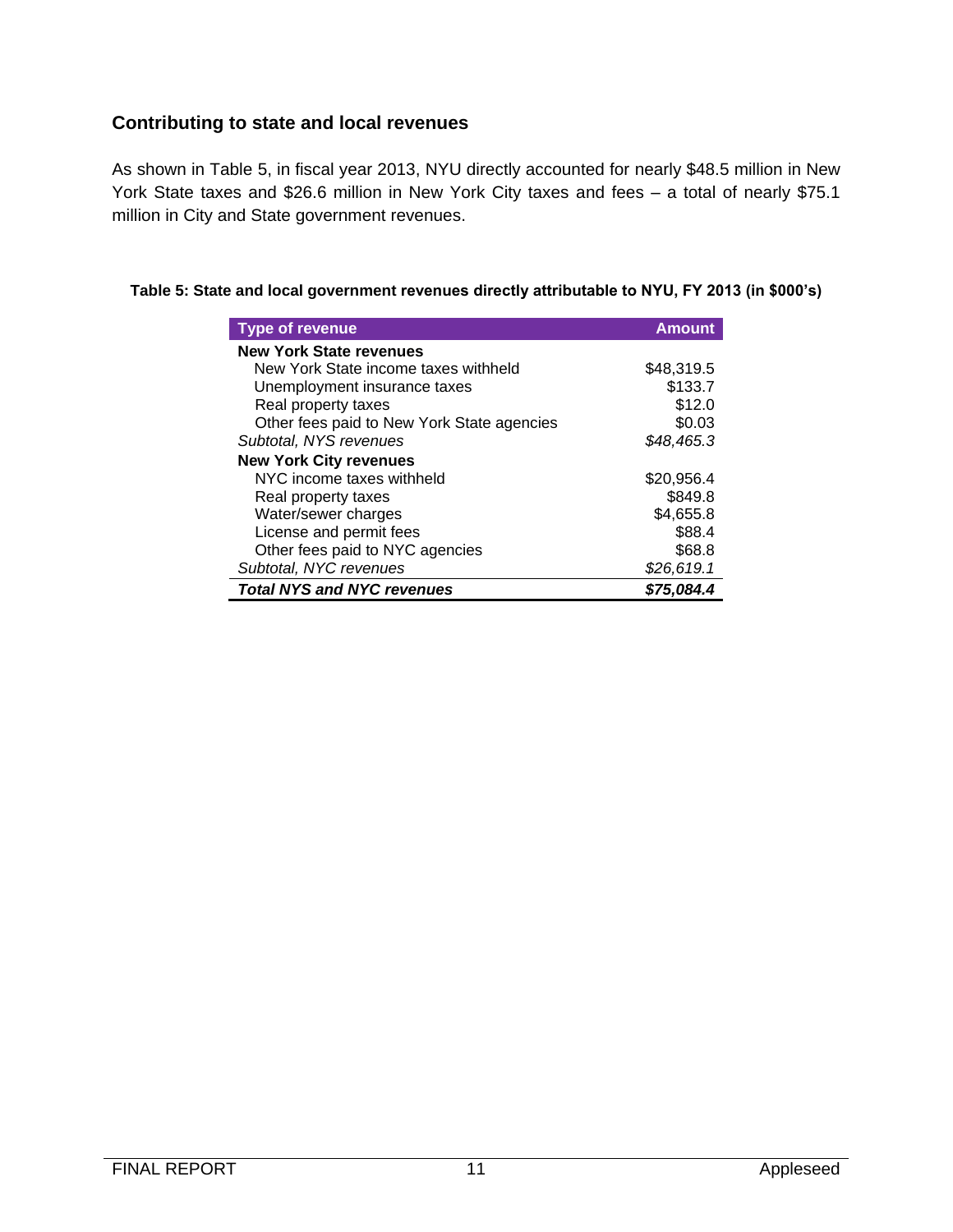# **Human Capital**

Human capital – the accumulated knowledge, skills, and experience of a nation's, a region's or a city's people – is perhaps the single most important contributor to economic growth. At the individual level, the relationship between education and income is readily evident. As Figure 6 shows, in 2012, the median earnings of New York City residents who had four-year college degrees were nearly double (98.4 percent higher than) the median earnings of those who had only a high school diploma; and the median earnings of City residents who had graduate or professional degrees were more than 165 percent higher than the earnings of those who had no education beyond high school.

# \$18,506 \$26,677 \$36,213 \$52,870 \$70,710 \$0 \$20,000 \$40,000 \$60,000 \$80,000 Less than high school graduate High school graduate Some college or associate's degree Bachelor's degree Graduate or professional degree

#### **Figure 6: Median earnings by educational attainment for New York City residents age 25 and older, 2012**

*Source: American Community Survey 2012 (1-Year Estimates), Social Explorer, U.S. Census Bureau*

The economic value of education, however, is not limited to its impact on individual earnings. A study published by the Milken Institute in 2013 found that in U.S. metropolitan areas, increasing employed workers' average years of schooling by one year increased regional GDP per capita by 10.5 percent and increased average real wages by 8.4 percent.

Higher education was found to have an even greater impact than education generally: Adding one year of schooling to the educational attainment of workers who already had a high school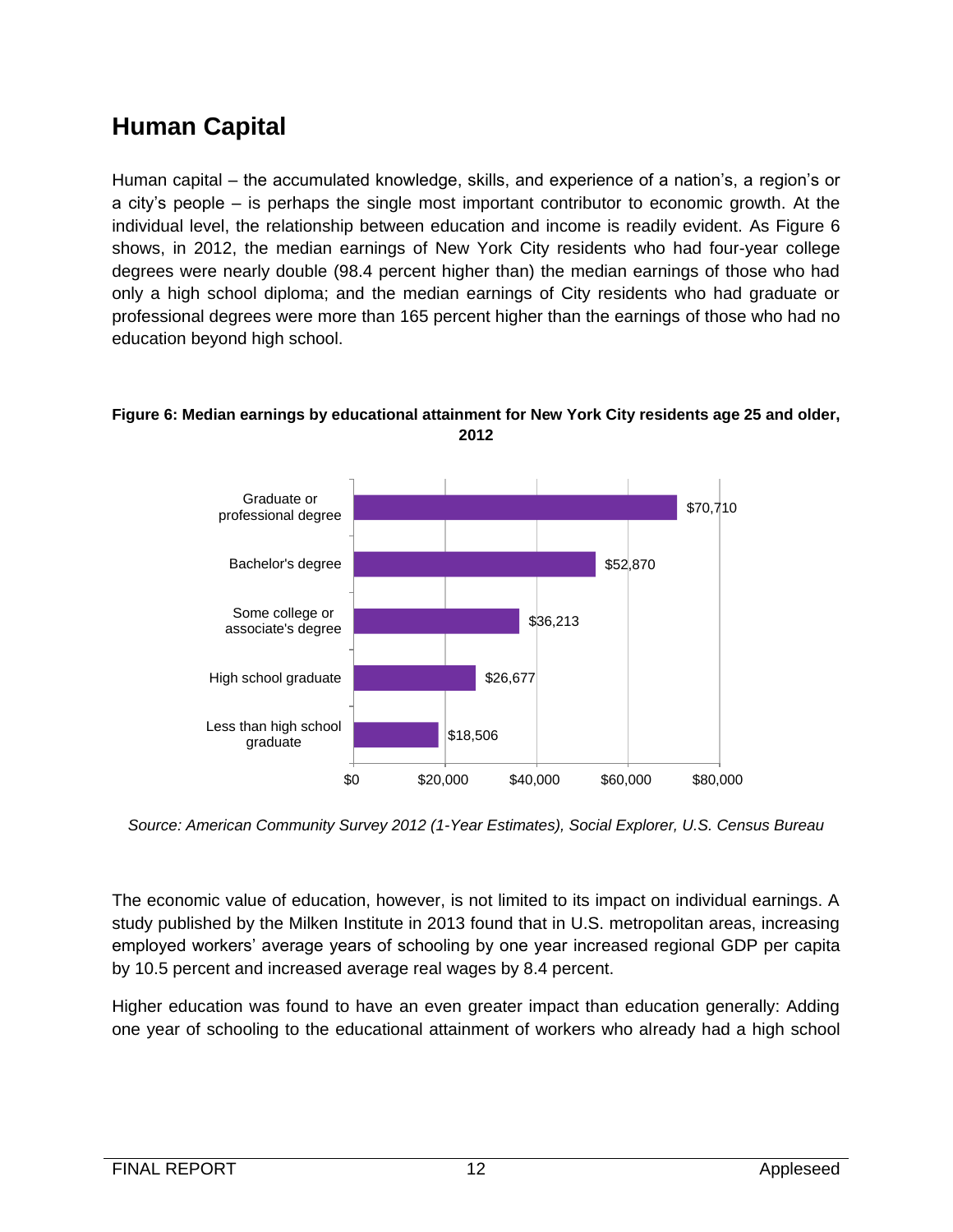diploma increased average GDP per capita by 17.4 percent and average real wages by 17.8 percent.<sup>2</sup>

Even non-college educated workers benefit from this effect. Enrico Moretti has shown that a 1 percentage point increase in the percentage of workers with college degrees is associated with a 1.6 percent increase in the earnings of workers who only have high school diplomas. $3$ 

#### **NYU students and alumni**

In the fall of 2012, 48,468 full- and part-time students were enrolled at schools associated with NYU's Washington Square campus and School of Engineering, including 24,569 undergraduates and 23,899 graduates. Table 6 shows undergraduate and graduate/professional enrollment by school; and Table 7 breaks out enrollment between fulltime and part-time students.

| <b>School/College</b>                                              | <b>Undergraduate</b> | <b>Graduate/</b><br>professional |
|--------------------------------------------------------------------|----------------------|----------------------------------|
| College/Graduate School of Arts & Science                          | 7,092                | 3,014                            |
| <b>College of Dentistry</b>                                        | 196                  | 1,554                            |
| <b>College of Nursing</b>                                          | 942                  | 705                              |
| <b>Courant Institute of Mathematical Sciences</b>                  | 371                  | 837                              |
| Gallatin School of Individualized Study                            | 1,487                | 172                              |
| Institute of Fine Arts                                             |                      | 164                              |
| Institute for the Study of the Ancient World                       |                      | 11                               |
| Leonard N. Stern School of Business                                | 2,474                | 3,355                            |
| Polytechnic School of Engineering                                  | 2,071                | 2,580                            |
| Robert F. Wagner Graduate School of Public Service                 |                      | 962                              |
| <b>School of Professional Studies</b>                              | 1,314                | 2,566                            |
| School of Law                                                      |                      | 2,167                            |
| Silver School of Social Work                                       | 129                  | 1,227                            |
| The Steinhardt School of Culture, Education, and Human Development | 2,521                | 3,568                            |
| Tisch School of the Arts                                           | 3,283                | 798                              |
| University College (Global Public Health)                          |                      | 219                              |
| Liberal Studies Program                                            | 2,301                |                                  |
| <b>University Programs</b>                                         | 388                  |                                  |
| <b>Total enrollment</b>                                            | 24,569               | 23,899                           |

#### **Table 6: Total undergraduate and graduate enrollment by school, fall 2012**

 <sup>2</sup>Ross de Vol et al, *A Matter of Degrees: The Effect of Educational Attainment on Regional Economic Prosperity*, The Milken Institute, February 2013, p.1.

<sup>3</sup> Enrico Moretti, "Social Returns to Human Capital," NBER Reporter: Research Summary, spring 2005; and Moretti, *The New Geography of Jobs* (Houghton Mifflin Harcourt, 2012) p. 100.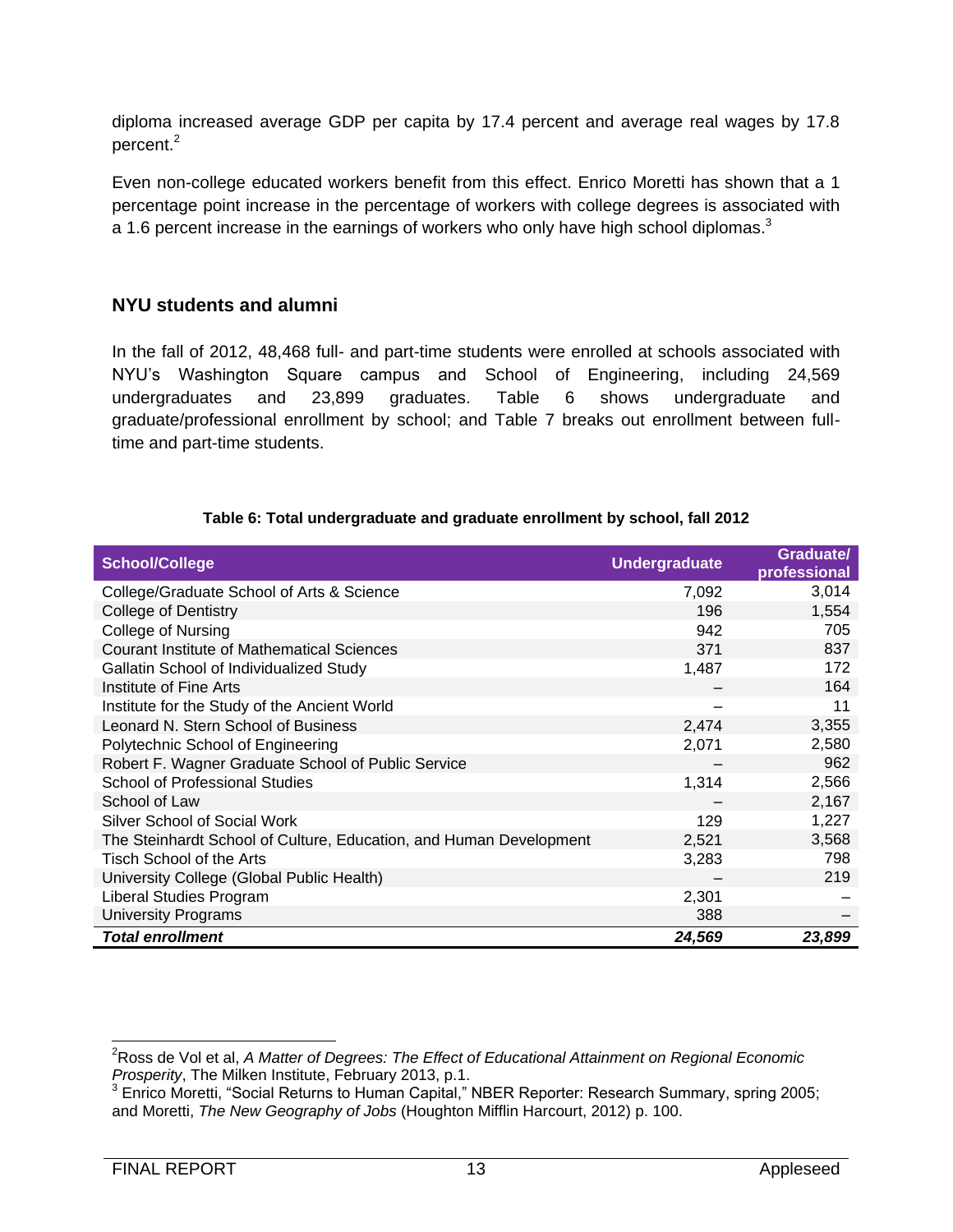|                       | <b>Full-time</b> | <b>Part-time</b> | <b>Total</b><br>enrollment |
|-----------------------|------------------|------------------|----------------------------|
| Undergraduate         | 23.199           | 1.370            | 24.569                     |
| Graduate/professional | 14.608           | 9.291            | 23.899                     |
| Total                 | 37,807           | 10,661           | 48,468                     |

**Table 7: Full- and part-time undergraduate and graduate/professional enrollment, fall 2012**

As shown in Figure 7, between fall 2008 and fall 2012, total enrollment at NYU grew by 6.7 percent – an increase of 3,060 students. During that same time period, undergraduate student enrollment grew by 7.7 percent and graduate and professional student enrollment grew by 5.8 percent.



**Figure 7: Total undergraduate and graduate enrollment, fall 2008 – fall 2012**

As Figure 8 shows, of all those enrolled full- and part-time in the fall of 2012:

- About 17 percent of all undergraduates were from New York City; 17.7 percent were from elsewhere in New York State; 53.9 percent were from elsewhere in the U.S.; and 11.5 percent were international students.
- Nearly 25 percent of all graduate and professional students were from New York City; 18.6 percent were from elsewhere in New York State; 31.9 percent were from elsewhere in the U.S.; and 24.7 percent were international students.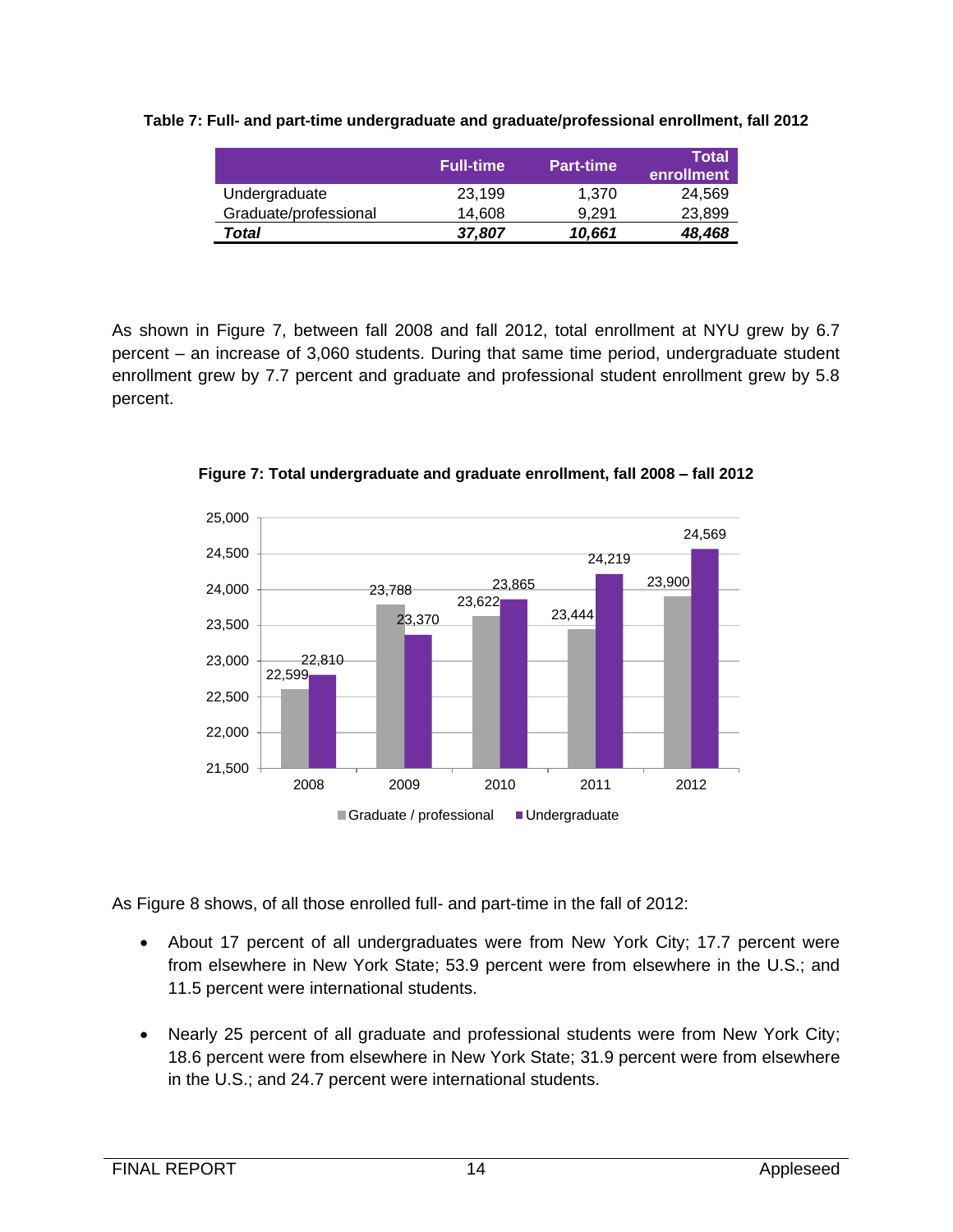

**Figure 8: NYU enrollment by student's permanent place of residence, fall 2012**

#### *International students at NYU*

In the fall of 2012, 8,718 international students were enrolled in undergraduate and graduate degree programs at NYU – nearly 18.0 percent of total undergraduate and graduate enrollment. In 2013-2014, NYU was ranked 1<sup>st</sup> among all U.S. institutions in international enrollment.<sup>4</sup> NYU also ranked first among all New York City colleges and universities in international student enrollment. The University thus plays a central role in making higher education one of the City's leading service exports, and is a major contributor to the City's status as "the world capital of international education."

#### *Continuing education*

In addition to NYU's degree programs, the University offers a wide range of non-degree programs and courses. During the 2012-2013 academic year, 9,155 students were enrolled in non-degree continuing education programs.

<sup>&</sup>lt;sup>4</sup> Institute of International Education. (2013). "Top 25 Institutions Hosting International Students, 2013/14." *Open Doors Report on International Educational Exchange.*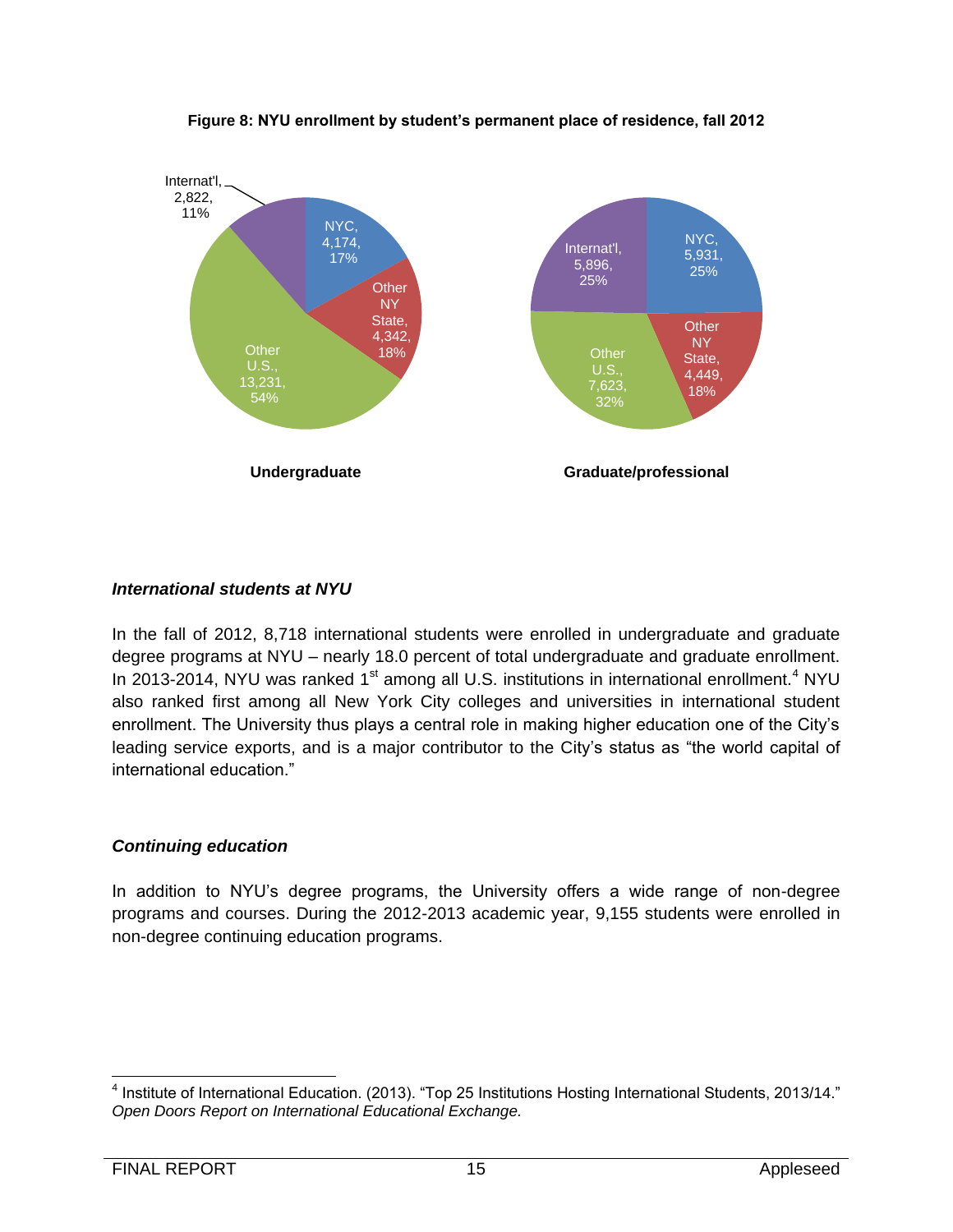## *Where NYU alumni live*

As of the summer of 2013, more than 217,780 (52.0 percent) of NYU's 418,470 alumni lived in New York City, and an additional 5,680 alumni (1.4 percent) lived elsewhere in New York State.

The data presented in Figure 9 are particularly striking when compared with the data in Figure 6 on where NYU students come from. In 2012-13, fewer than 21 percent of all NYU undergraduate, graduate and professional students were permanent residents of New York City; but 52 percent of all University alumni live in the City. To a degree that few if any other institutions in New York City can match, NYU attracts students to the City from throughout the U.S. and around the world – many of whom choose to stay in New York after they graduate.



**Figure 9 NYU alumni by place of residence, as of summer 2013**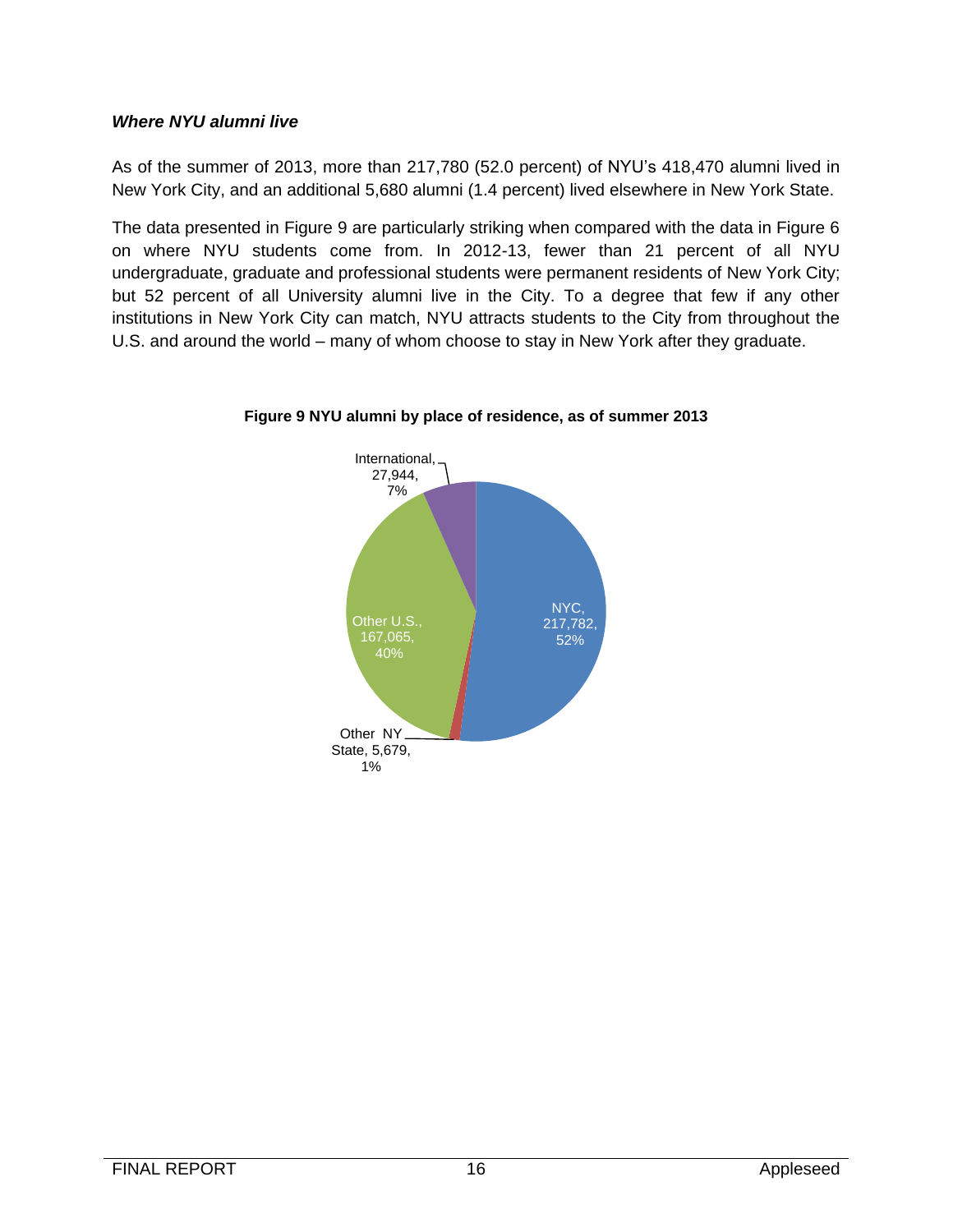# **Research and business development**

In New York City as elsewhere in the U.S., scientific discovery and technological innovation are among the most important sources of economic growth. As one of the City's leading research universities, NYU is a major contributor to the growth of scientific research in New York City, the development of new technologies and the use of those technologies to develop new products and services, new businesses and new jobs.

# **A growing research enterprise**

In fiscal year 2013 (as shown in Figure 10), NYU spent a total of \$138.8 million on research—a total increase of nearly 52.6 percent since fiscal year 2009.



**Figure 10: Total annual NYU research spending, FY 2009 – FY 2013 (in \$000's)**

As shown in Figure 11, the federal government is NYU's leading source of research funding, accounting for 70.6 percent (\$98.1 million) of total research spending in fiscal year 2013. Foundation funding accounted for 13.1 percent (\$18.2 million); foreign governments for 10.3 percent (\$14.2 million); and corporate funding for 5.9 percent (\$8.2 million). Less than one percent (\$145,650) of NYU's research spending in fiscal year 2013 was funded by state or local government.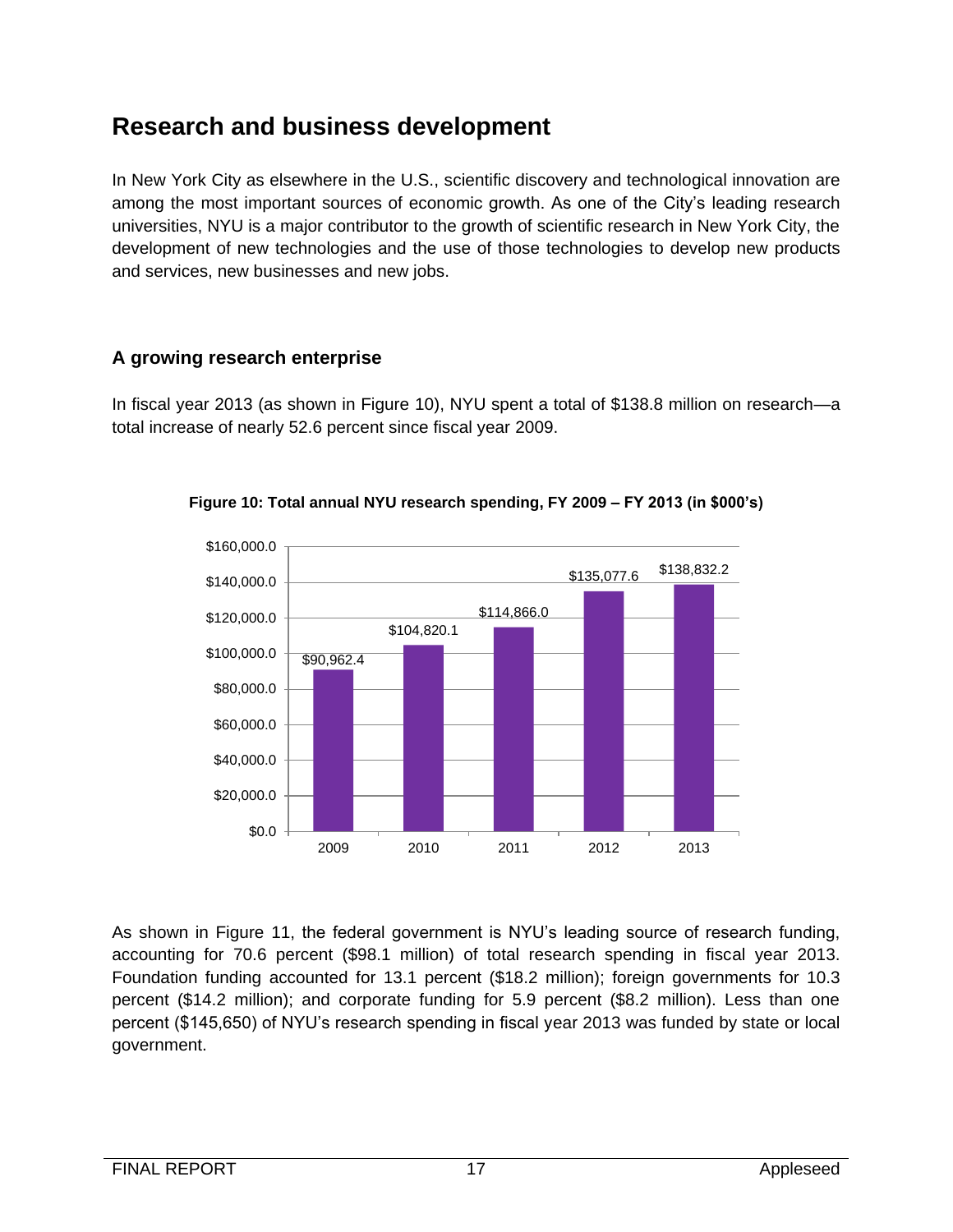

#### **Figure 11: NYU research spending by source of funds, FY 2013**

# **Technology transfer and new business development**

NYU also contributes to the growth of New York City's economy by supporting the creation and development of new businesses.

Between fiscal year 2009 and fiscal year 2013 (as Table 8 shows), NYU:

- Filed 165 applications for new patents based on research conducted at NYU;
- Secured 142 patents;
- Entered into 59 licensing agreements for the commercial use of technologies first developed at NYU; and
- Assisted in the creation of 19 start-up companies.

|                               | 2009      | 2010        | 2011      | 2012        | 2013        |
|-------------------------------|-----------|-------------|-----------|-------------|-------------|
| Gross licensing income        | \$475,829 | \$2,294,768 | \$466,597 | \$5,954,522 | \$1,321,292 |
| Invention disclosures         | 31        | 28          | 43        | 56          | 74          |
| New patent applications filed | 26        | 29          | 41        | 32          | 37          |
| Patents issued                | 13        | 34          | 46        | 30          | 19          |
| Licenses/options executed     | 12        | 8           | 12        | 11          | 16          |
| Start-up companies formed     | 3         |             | 5         |             |             |

#### **Table 8: Technology transfer activity at NYU, FY 2009 – FY 2013**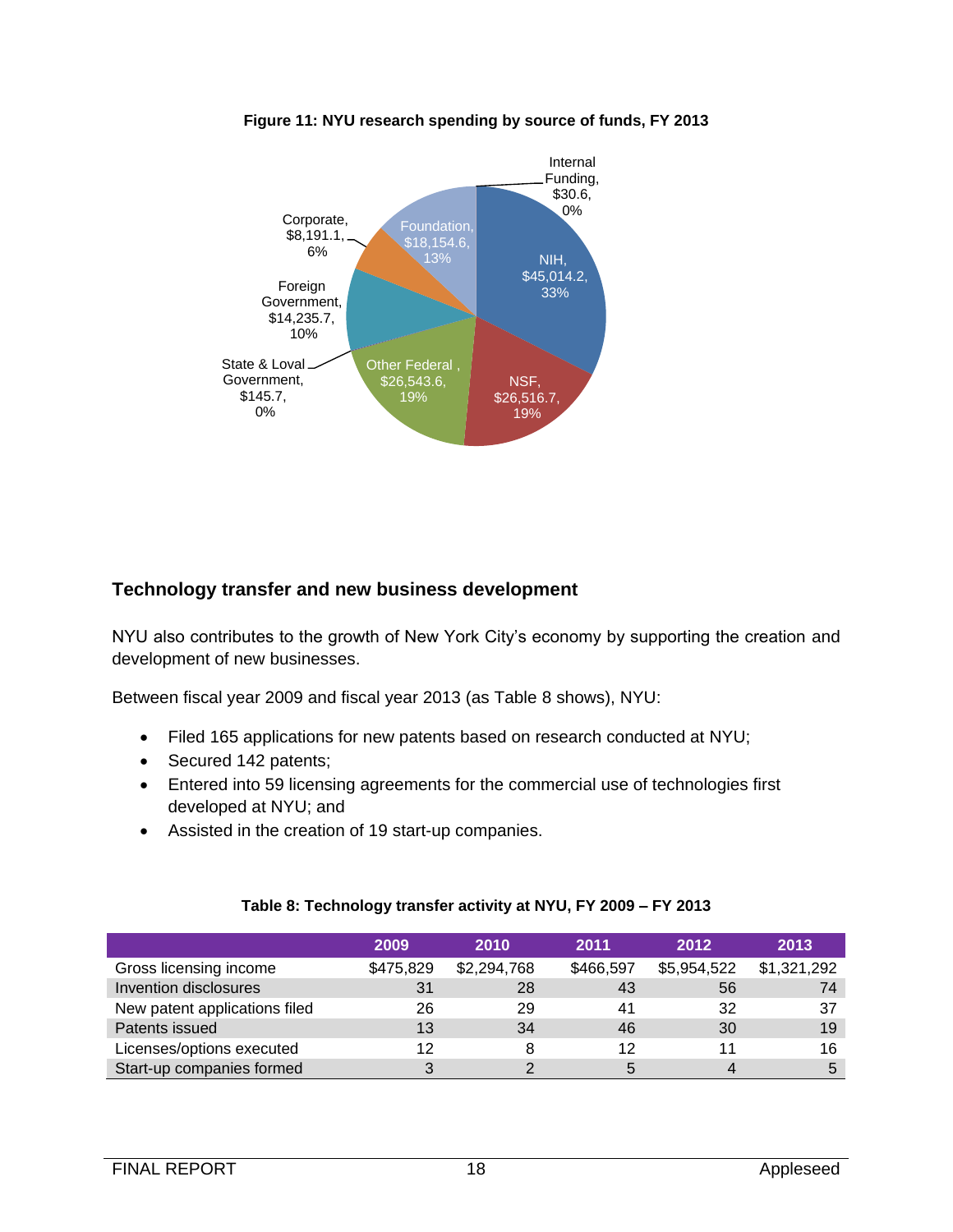NYU's support for innovation and entrepreneurship is not limited to the formal process of technology transfer. The School of Engineering currently operates three incubators for technology start-ups.

**The Varick Street Incubator** (137 Varick Street) was launched in 2009 through a partnership among the University, the New York City Economic Development Corporation and Trinity Real Estate. The incubator provides below-market-rate office space and services, connections to investors and other supports. Companies that are not physically located at the incubator can also utilize its services as virtual tenants.

As of the fall of 2014, the Varick Street Incubator was serving 21 companies as either physical or virtual tenants, in industries such as digital media, financial technology, educational technology, and mobile communications.

- *The New York City Accelerator for a Clean and Renewable Economy (NYC ACRE)*, housed within the Urban Future Lab and located at 15 Metrotech Center, was launched in 2009 with a grant from New York State. As of the fall of 2014, NYC ACRE was working with 17 companies (both physical tenants and others) in areas such as smart grid technology, heating systems and renewable energy.
- *The DUMBO Incubator* (20 Jay Street) was launched in 2012 through a partnership among NYU NYCEDC and Two Trees. Its focus is on start-up companies in creative services, digital media, and mobile technology. As of the fall of 2014, the incubator was working with 28 physical and virtual tenant companies.

In addition to its three incubators, NYU supports innovation and entrepreneurship through a variety of other centers and programs.

- The *NYU Entrepreneurial Institute* is a University-wide institute created in 2012 to accelerate the commercialization of NYU technologies and the successful launch and growth of start-ups founded by NYU students, faculty and alumni. Its programs include:
	- o Annual new venture, technology venture and social venture competitions;
	- o Lean start-up classes and an annual start-up boot camp program;
	- o The Innovation Venture Fund, which each year makes five or six seed-stage investments of \$100,000 to \$150,000 in new businesses with roots at NYU.
- The Stern School's *Berkley Center for Innovation and Entrepreneurship* provides students with co-curricular experiences that help them prepare to succeed as entrepreneurs, including venture competitions, mentoring and an entrepreneurs-in residence program.
- The School of Engineering's *Office of Innovation and Entrepreneurship* supports new business development through NYC Seed, a partnership with New York State and the NYC Investment Fund that provides seed capital investments.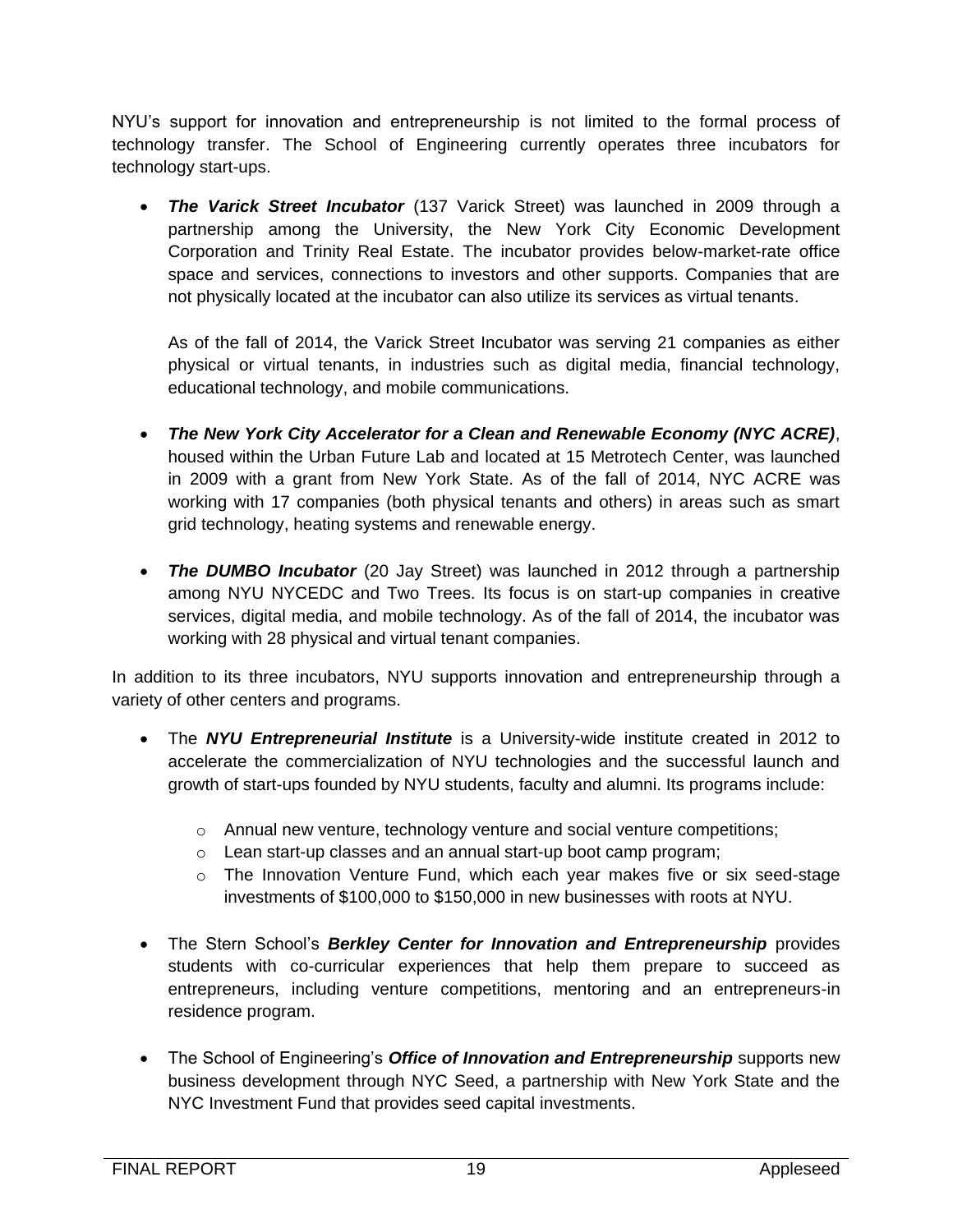# **A growing entrepreneurial community**

In addition to the University's formal technology transfer process and the support for new business development through its incubator and accelerator programs, NYU alumni, students and faculty members have during the past twenty years become major contributors to the creation and growth of new businesses in New York City. Table 9 lists several notable examples of companies started in New York City since the 1990's by founders with ties to NYU. Some of these companies – such as Razorfish and Etsy – are now well-established as leaders in their respective industries. Others succeeded to the degree that they became acquisition targets – such as ComiXology, founded in 2007 and acquired by Amazon in 2014, and Tap Commerce, which was founded in 2012 and acquired by Twitter in 2014 at a reported price of \$100 million. Others are still small but promising start-ups.

| <b>Company</b>               | Year<br>founded | <b>Nature of business</b>             | <b>Location</b>      |
|------------------------------|-----------------|---------------------------------------|----------------------|
| Razorfish                    | 1994            | Digital advertising                   | Midtown              |
| <b>XO Group</b>              | 1996            | Oline media                           | Lower Manhattan      |
| <b>Seamless</b>              | 1999            | Online ordering of meals              | Midtown              |
| <b>W Capital Partners</b>    | 2001            | <b>Financial services</b>             | <b>Midtown</b>       |
| BioDigital                   | 2002            | Biomedical visualization technology   | SoHo                 |
| The Ladders                  | 2003            | Online job search and recruiting      | <b>Hudson Square</b> |
| Etsy                         | 2006            | Online craft marketplace              | <b>DUMBO</b>         |
| <b>BuzzFeed</b>              | 2006            | Online media                          | Flatiron             |
| <b>Charity Water</b>         | 2006            | Water projects in developing nations  | <b>Hudson Square</b> |
| <b>Digital Assembly</b>      | 2006            | Digital forensic analysis             | <b>Hudson Square</b> |
| ComiXology                   | 2007            | Digital distribution of comics        | Midtown              |
| FourSquare                   | 2008            | Location-based social media           | SoHo                 |
| Rocket Hub                   | 2010            | Crowdfunding                          | Midtown              |
| Tagasuris                    | 2010            | Digital media tagging, annotation     | <b>Union Square</b>  |
| <b>Tactonic Technologies</b> | 2010            | Multi-touch imaging sensors           | Long Island City     |
| App Orchard                  | 2011            | Support for app developers            | Lower Manhattan      |
| Kinvolved                    | 2011            | Real-time sharing of school data      | <b>DUMBO</b>         |
| Fan Bridge                   | 2011            | Social media CRM                      | Chelsea              |
| <b>VHX</b>                   | 2011            | Direct distribution of online video   | <b>DUMBO</b>         |
| <b>Biblio Crunch</b>         | 2011            | E-book publishing services            |                      |
| Vengo Labs                   | 2012            | Small touch-screen vending machines   | Long Island City     |
| <b>Tap Commerce</b>          | 2012            | Mobile marketing                      | <b>Union Square</b>  |
| WeeSpring                    | 2012            | Social shopping for expectant parents |                      |
| <b>Bot Factory</b>           | 2013            | 3D printers for making circuit boards | <b>DUMBO</b>         |
| Ex Vivo Dynamics             | 2013            | Medical device for transfusion        | Midwood              |
| Solvuu                       | 2013            | Software for genomic analysis         | Midtown              |
| Spring                       | 2014            | Mobile shopping                       | SoHo                 |

#### **Table 9: Notable New York City companies started by NYU alumni, students and faculty**